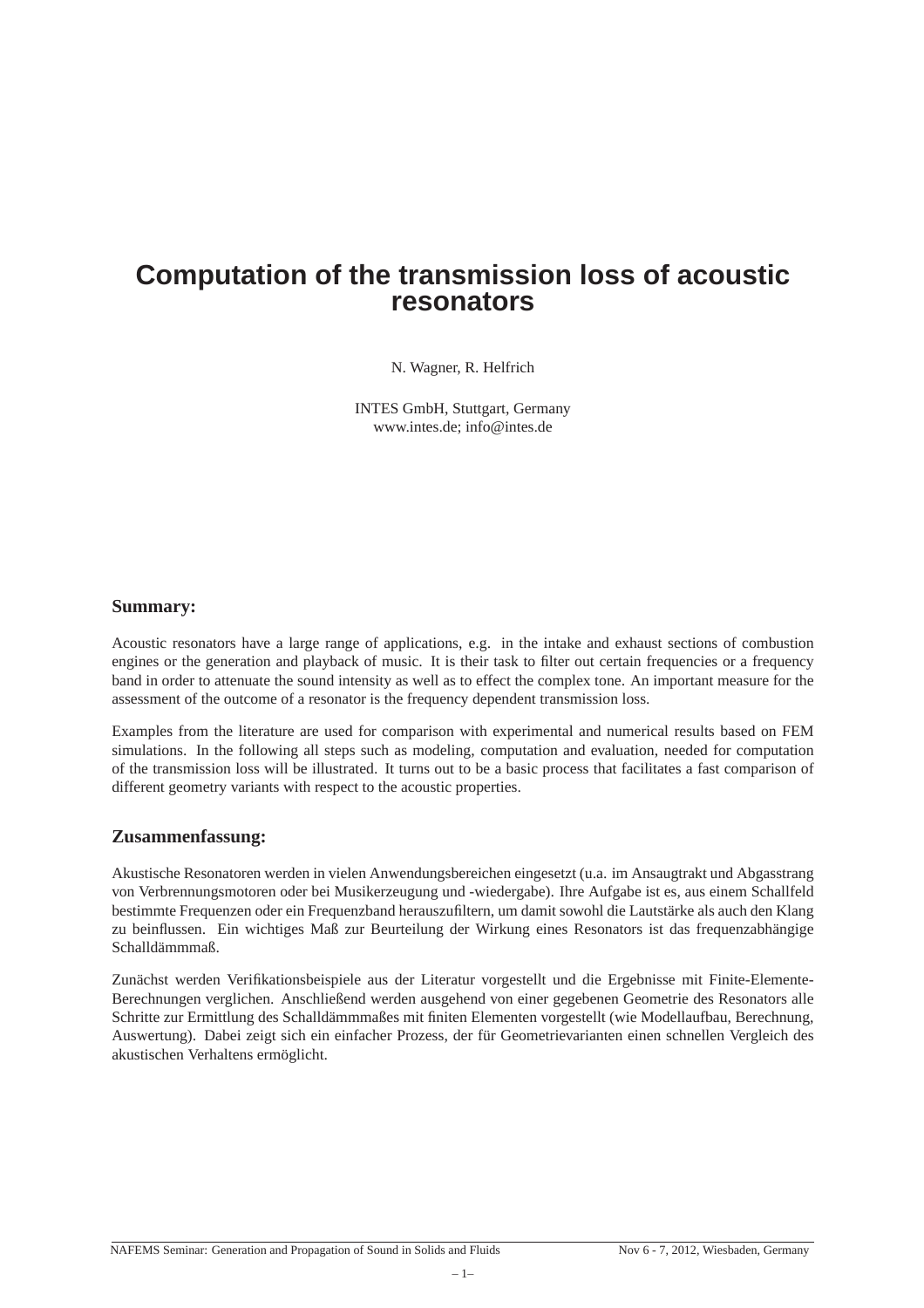## **1 Introduction**

Silencers with complicated internal acoustic components such as inlet/outlet tubes, thin buffles, perforated tubes, and sound absorbing materials have been introduced in automobiles, industrial equipments and environmental facilities [22]. The acoustic performance of a muffler may be evaluated using either the transmission loss (TL) or the insertion loss (IL), while the flow performance is evaluated using the pressure loss (PL), also named the backpressure [7]. IL values are preferred for most applications as a final design criteria [9], [23]. However we will focus on TL in this work. The transmission loss in decibels is defined as the difference between the incident sound power and transmitted sound power, assuming a reflection free termination. As long as the inlet and outlet regions of the silencer are of the same cross section, and the properties of the fluid (density, temperature) do not change, then the TL can be expressed as [9]:

$$
TL = 20\log_{10}\left|\frac{P_i}{P_{ref}}\frac{P_{ref}}{P_t}\right| = 20\log_{10}\left|\frac{P_i}{P_t}\right|
$$
 (1)

where  $P_i$  and  $P_t$  denote the rms pressure of the incident and transmitted wave, respectively.  $P_{ref} = 2 \cdot 10^{-5}$  Pa is a reference rms pressure value.

In case of 2D single expansion chambers the theoretical TL curve can be calculated by

$$
TL = 10\log_{10}\left[1 + \frac{1}{4}\left(m - \frac{1}{m}\right)^2 \sin^2 k L\right],
$$
\n(2)

where m is the area ratio of inlet/outlet section to expansion chamber section and  $L$  denotes the length of the expansion chamber.

Different numerical techniques e. g. FEM [9], [18], [32], single and multi-domain BEM [12], [13], [26] Green's functions [29], Munjals's approach [20] and the transfer matrix method [24], [30] have been applied to the analysis and design of complicate acoustic systems. Most simulation studies in duct acoustics are using the transfer matrix method or the four-pole method, which is based on the assumption of plane wave propagation. This assumption is reasonable in the low-frequency region, which is relevant in many engine applications [6]. While analytical methods are applicable in case of simple geometries, numerical methods such as the finite element method are easy to be employed for acoustical systems with complex internal structures. They are also more flexible with respect to varying boundary conditions and material parameters.

Various experimental measurement techniques for the determination of the transmission loss are discussed in [21],[27], [28] and [33].

## **2 Governing Equations**

The governing equations of the sound field is the linear time harmonic wave equation in three dimensions for acoustic pressure is given by

$$
\nabla^2 p + k^2 p = 0, \quad k = \frac{\omega}{c},\tag{3}
$$

where  $\omega$  is the angular frequency, k is the wave number, c is the speed of sound and p is the acoustic pressure. Different types of boundary conditions are available, e.g.

$$
\frac{\partial p}{\partial n} = 0\tag{4}
$$

at the rigid walls of the chamber,

$$
p = \bar{p},\tag{5}
$$

when a pressure source is assumed. The bulk modulus  $K$  of an acoustic medium is defined by

$$
K = \rho c^2. \tag{6}
$$

Flow effects have been neglected and can be found elsewhere [10].

#### **3 Visper**

VisPER (Visual PERMAS) is a GUI based model editor [3]. It is used to complete finite element models for specific applications with PERMAS [1]. To this end VisPER fills efficiently the gap between FE models generated by a standard pre-processor such as Medina [5], and PERMAS [4] models which are ready to run. VisPER can also be used for model verification and post-processing tasks.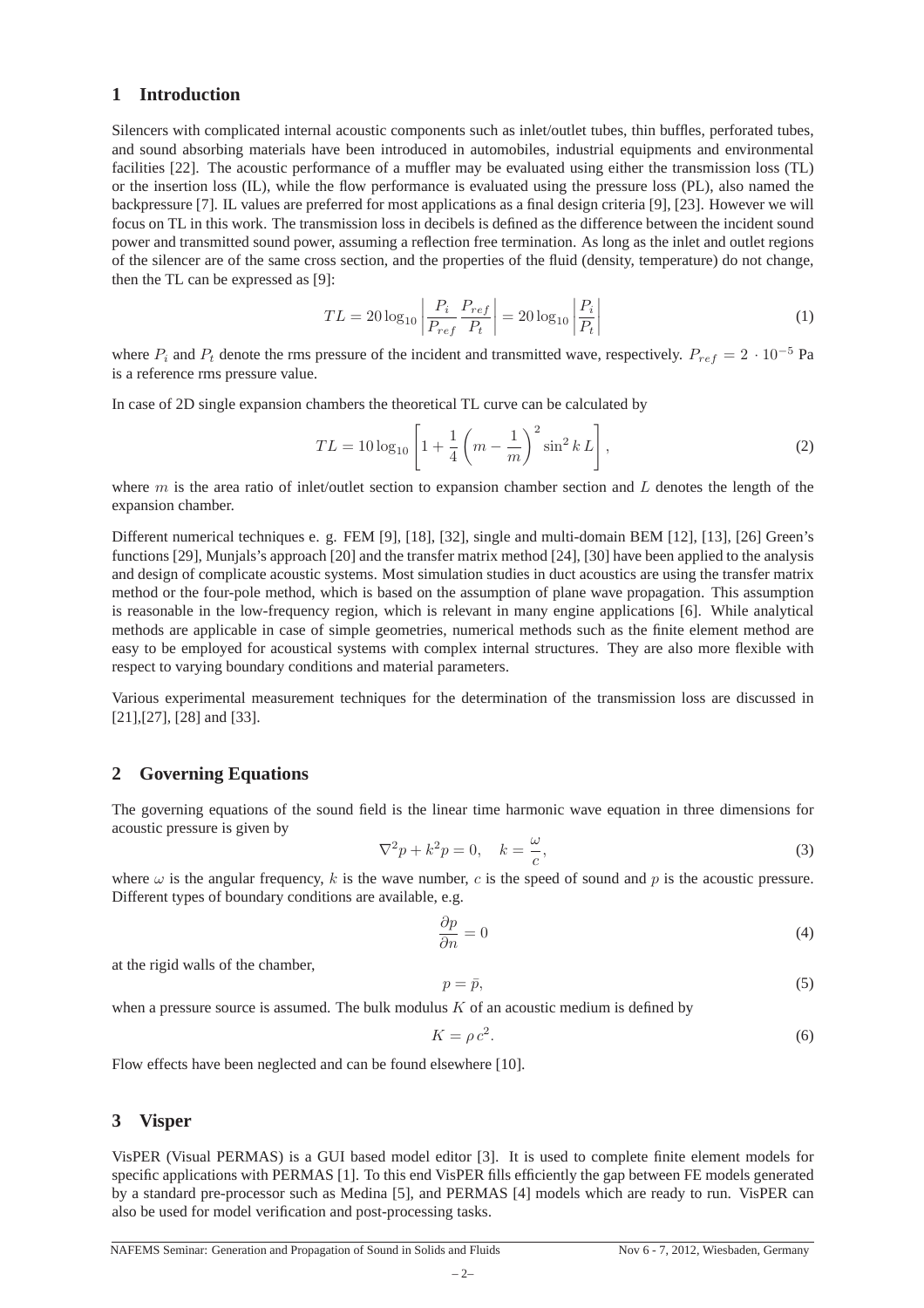## **3.1 FS Wizard**

A wizard establishes a workflow for a model completion task. The wizard is aimed to guide the user step-by-step through the different steps, which are given below:

#### • **Basics**:

First, the fluid material is defined through the density and compressibility of the fluid.defined according to the requirements of the model such as the size of internal holes or the highest frequency to be considered. In addition, a recommended mesh size is calculated based on a frequency range for subsequent analysis.

## • **Hole detection**:

Hole detection is performed automatically. Only those holes are detected which are larger than the previously specified mesh size. The hole detection algorithm adopted here searches for free element edges, i.e. element edges belonging to only one 2D-element. A hole is then a closed path of free element edges.

## • **Hole definition**:

Due to difficult topological situations, some holes cannot be detected automatically. Therefore, undetected holes may be specified in addition.

## • **Hole meshing**:

Hole meshing is performed automatically. For this purpose special elements (PLOTA3, PLOTA4) are used which do not introduce any mass or stiffness. They are just used to define the topology of the corresponding hole and to limit the subsequent cavity meshing process.

## • **Mesh generation**:

Perform the fluid meshing process.The basic fluid mesh is a hierarchical voxel mesh, that grows from an interior seed point towards the outer structural mesh. The voxel mesh is being completed by appropriate elements (FLTET4, FLPYR5, FLPENT6) at the structural mesh surfaces.

## • **Relaxation**:

When meshing is finished, there are some elements penetrating the hull of the cavity. These penetrations are resolved by a relaxation process which performed automatically.

#### • **FS coupling**:

Finally, the interface elements and the MPC conditions are created to establish the coupling conditions between fluid and structure meshes. The nodes of these interface elements have both pressure and displacement degrees of freedom.

## **4 Examples**

The speed of sound used in the computational study is 346.1 m/s at  $T = 25^\circ$  C. A uniform velocity excitation is imposed at the inlet section of the muffler. To apply velocity type boundary conditions, interface elements are used in PERMAS (FSINTA3,FSINTA4). The velocity boundary condition is converted to a displacement using the relationship

$$
u = \hat{u} \exp(i\Omega t), \quad v = \dot{u} = i\Omega \hat{u} \exp(i\Omega t). \tag{7}
$$

The inlet boundary condition can thus be specified with a velocity magnitude equal to unity. These interface elements are applied at the inlet section of the muffler. An impedance

$$
z = \rho_0 c \tag{8}
$$

is applied to the outlet end to simulate anechoic termination. This condition is realized by adding *Enquist-Majda* elements (denoted by RBCEM1A3, RBCEM1A4 in PERMAS) at the outlet section.

#### **4.1 Short chamber**

The first example is taken from [19]. The speed of sound is taken as  $c_0$ =343.1382 ms<sup>-1</sup> in the first two examples. The major and minor axis of the elliptical chamber  $D_1$  and  $D_2$  respectively as well as the port diameters of the end inlet  $d_E$  and side outlet  $d_S$  are fixed as  $D_1 = 0.25$ m,  $D_2 = 0.15$ m and  $d_E = d_S = 0.04$ m. The side walls are rigid so that the normal pressure gradient (4) vanishes.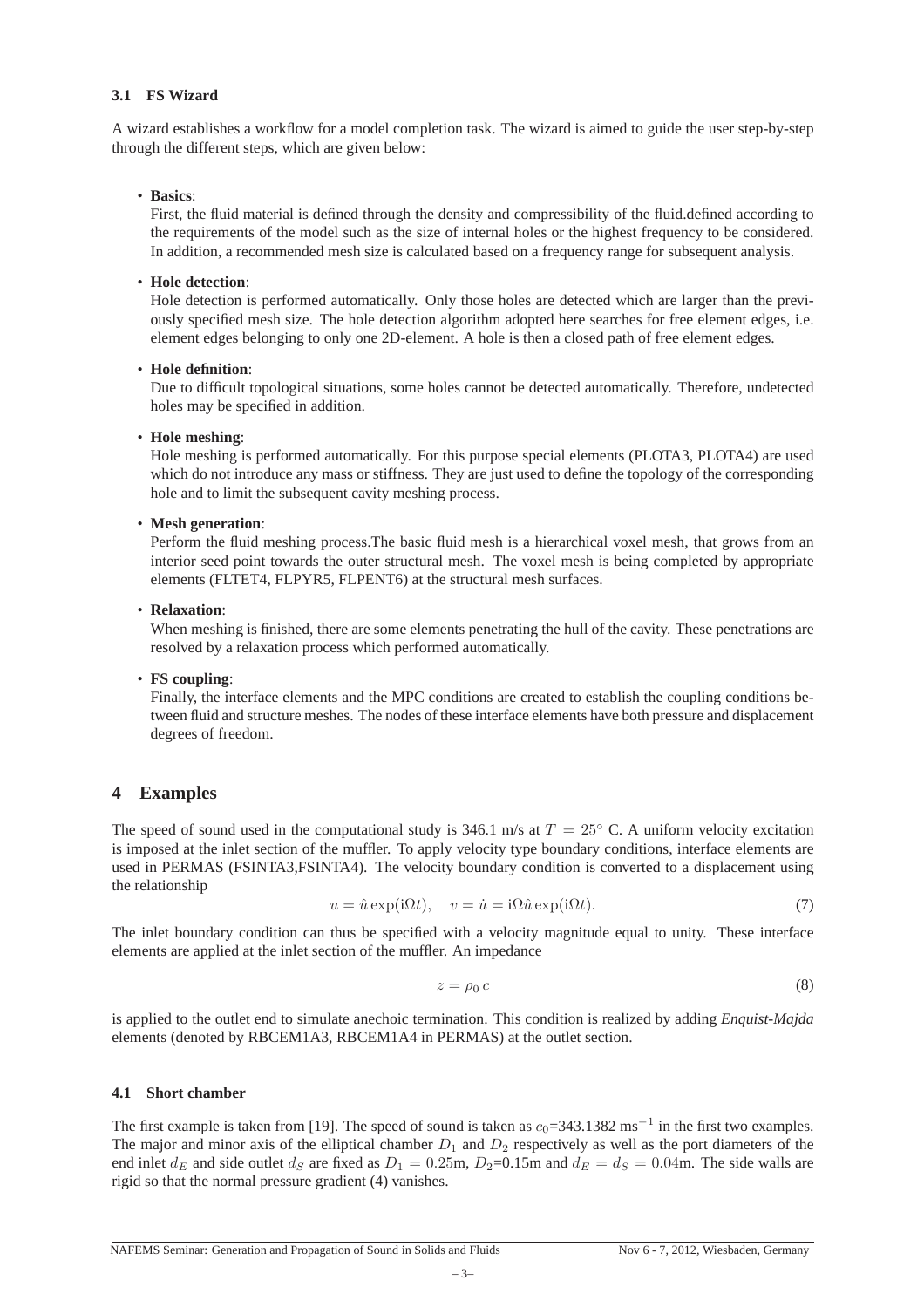

**Fig. 1: Surface mesh of a short chamber**  $L = 0.05$ **m** 

The transmission loss curves are compared in Figure 2. A perfect agreement over the whole frequency range is visible.



**Fig. 2: Transmission loss for an axially short chamber**  $L = 0.05$ **m** 

## **4.2 Long chamber**

The second example is also taken from [19]. The mesh is depicted in Figure 3. Again the numerical results of PERMAS are in good accordance with the results of Mimani Figure 4.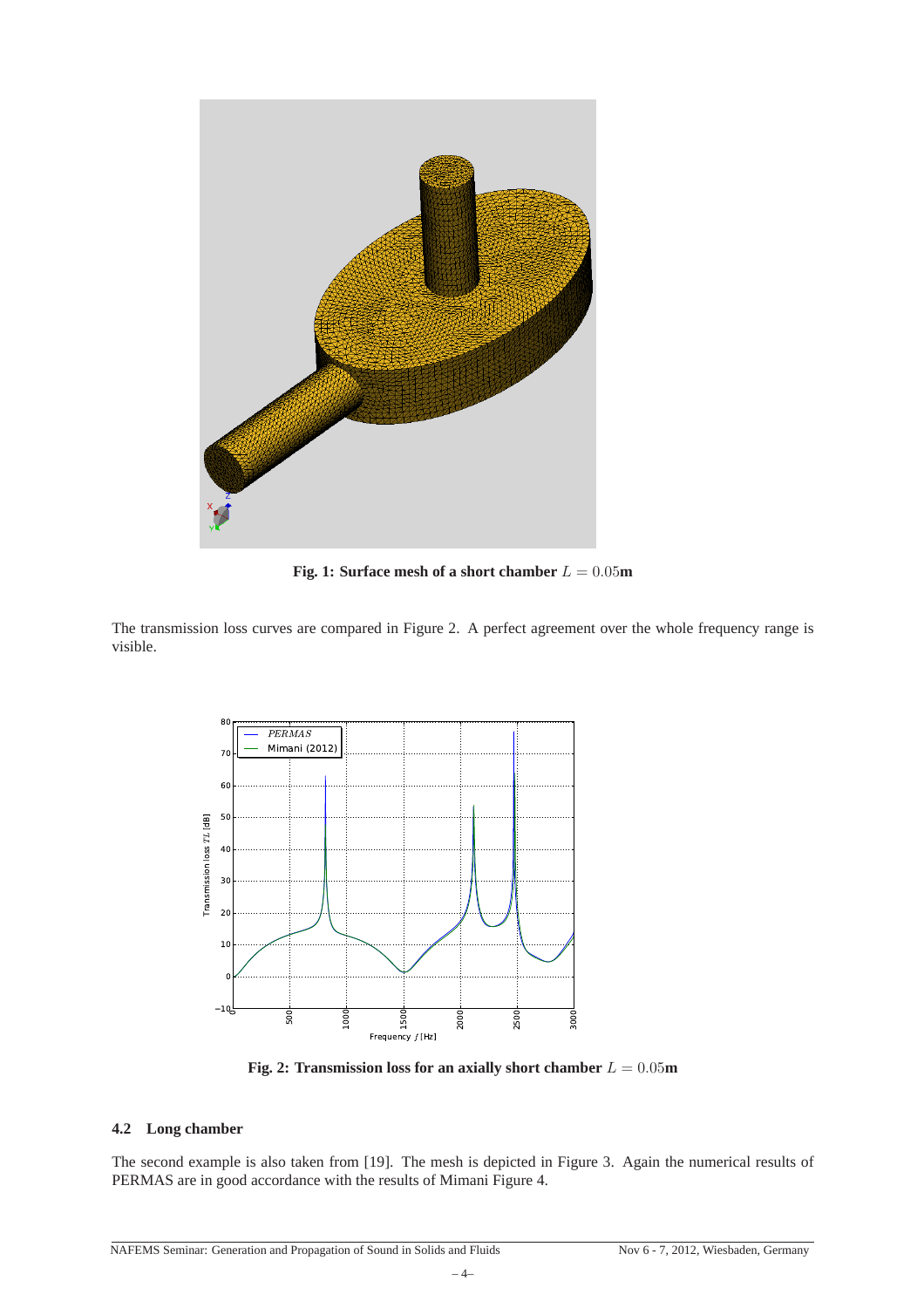

**Fig. 3:** Mesh of a long chamber  $L = 0.3$ m



**Fig. 4: Transmission loss of an axially long elliptic chamber** L = 0.3**m**

#### **4.3 Single chamber design**

The following three examples are taken from [14],[15]. They have compared several commercial acoustic FEA software. To fill the gap the results by PERMAS have been added for completeness. All computations have been carried in the direct frequency domain. However, PERMAS is also able to conduct the analyses in the modal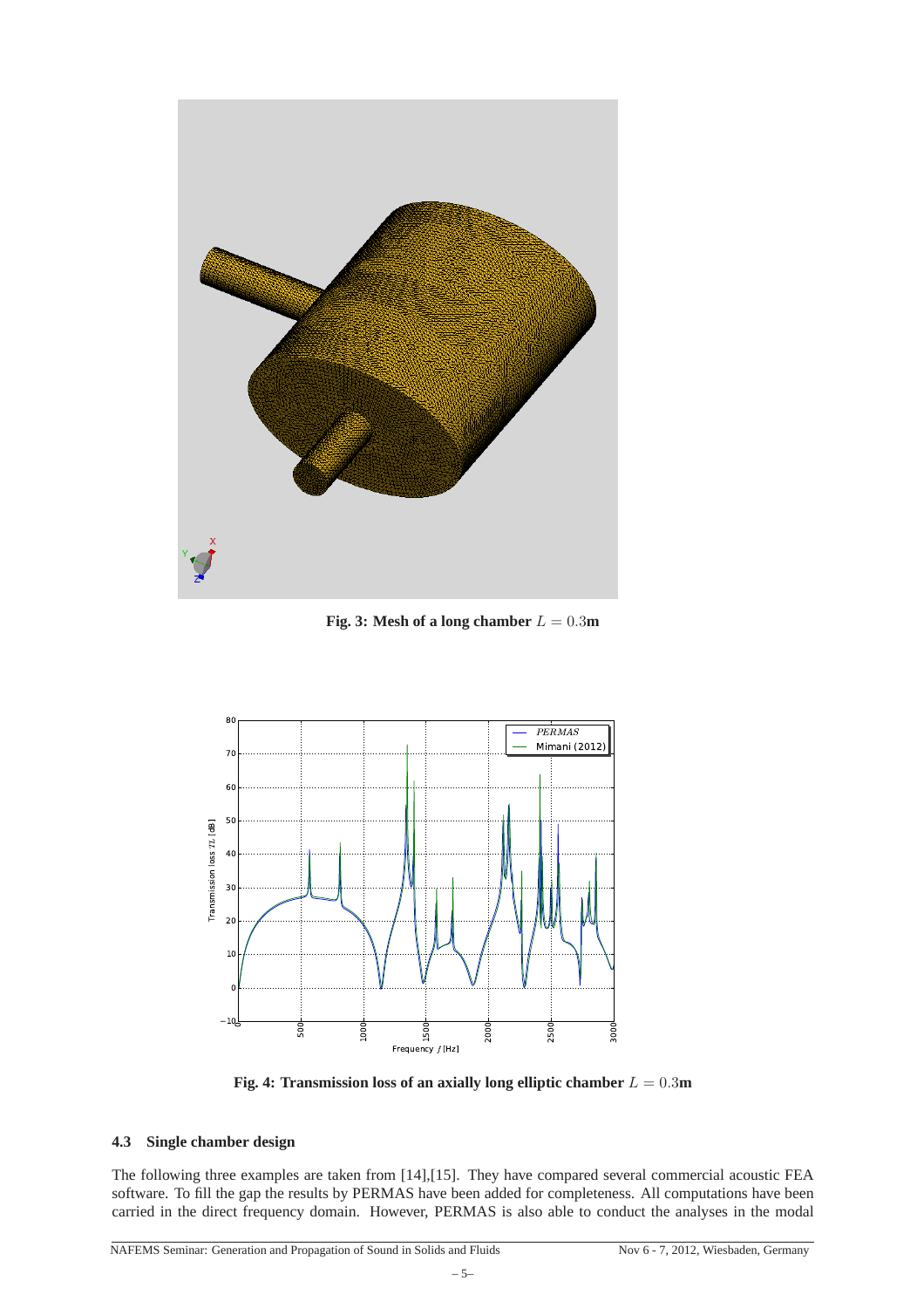domain. The modal basis may be enriched by additional static mode shapes. Compressible and incompressible fluids can be handled by PERMAS. The first model is illustrated in Figure 5.



**Fig. 5:** Model of the single chamber  $L = 0.05$ m

Figure 6 compares the transmission loss results obtained for the short chamber by using different solvers. There are no result for one competitor since it was not possible to generate a suitable mesh in that case [14]. That is due to the quality of the underlying geometry with many intersecting curved surfaces. Some slight deviations between the different curves become apparent, especially for higher frequencies. Several reasons, such as different element types, meshes and varying approaches come into consideration. Altogether the global behaviour is predicted very well.



**Fig. 6: Transmission loss for a single chamber design**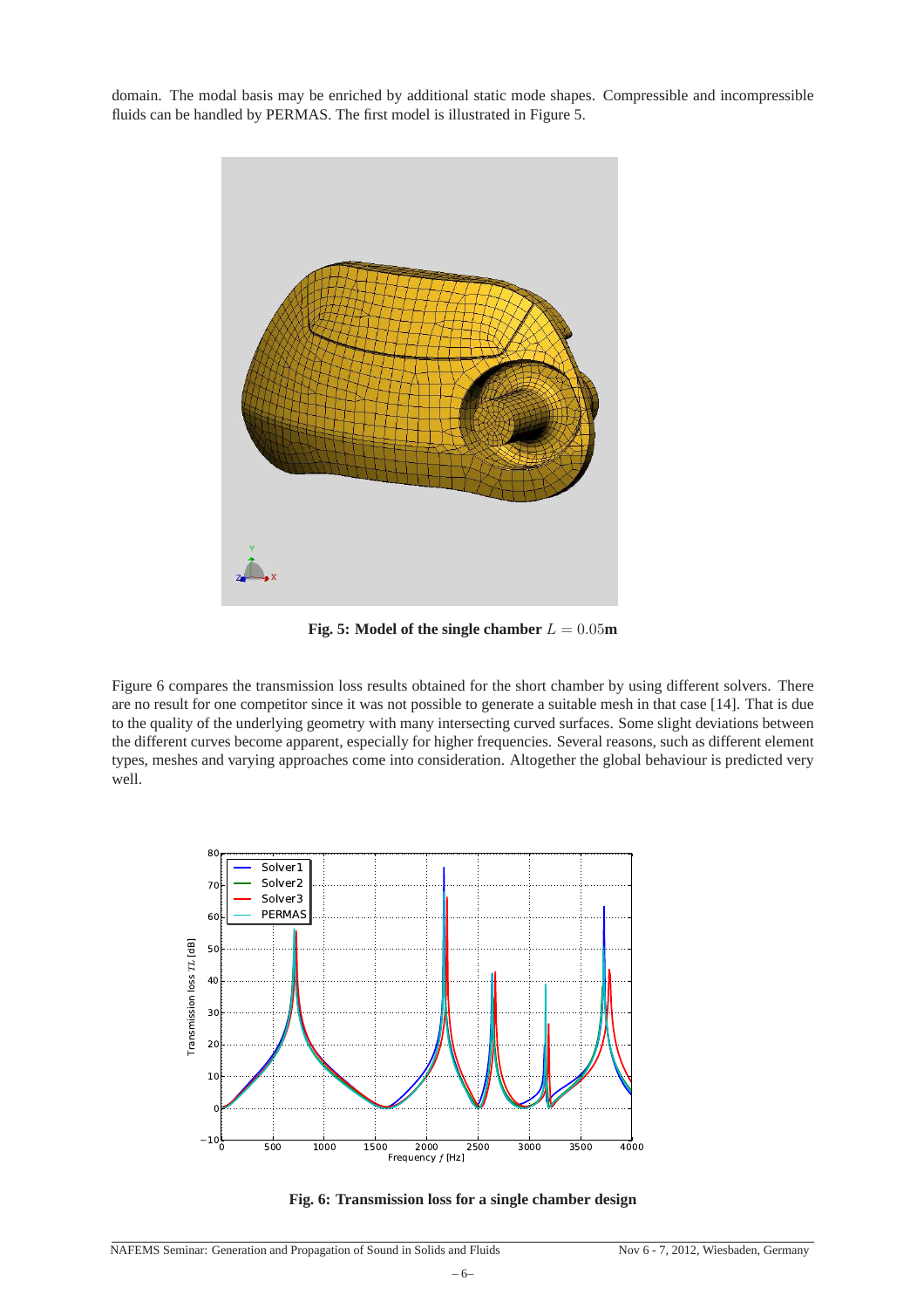## **4.4 Interconnected chamber design**

The mesh of the interconnected chamber is depicted in Figure 7.



**Fig. 7: Surface mesh of the interconnected chamber**



**Fig. 8: Transmission loss for an interconnected chamber design**

Figure 8 compares the transmission loss results obtained for the interconnected chamber muffler using different FE modelling software packages. The deviations increases with frequency. The predicted resonance frequencies match very well.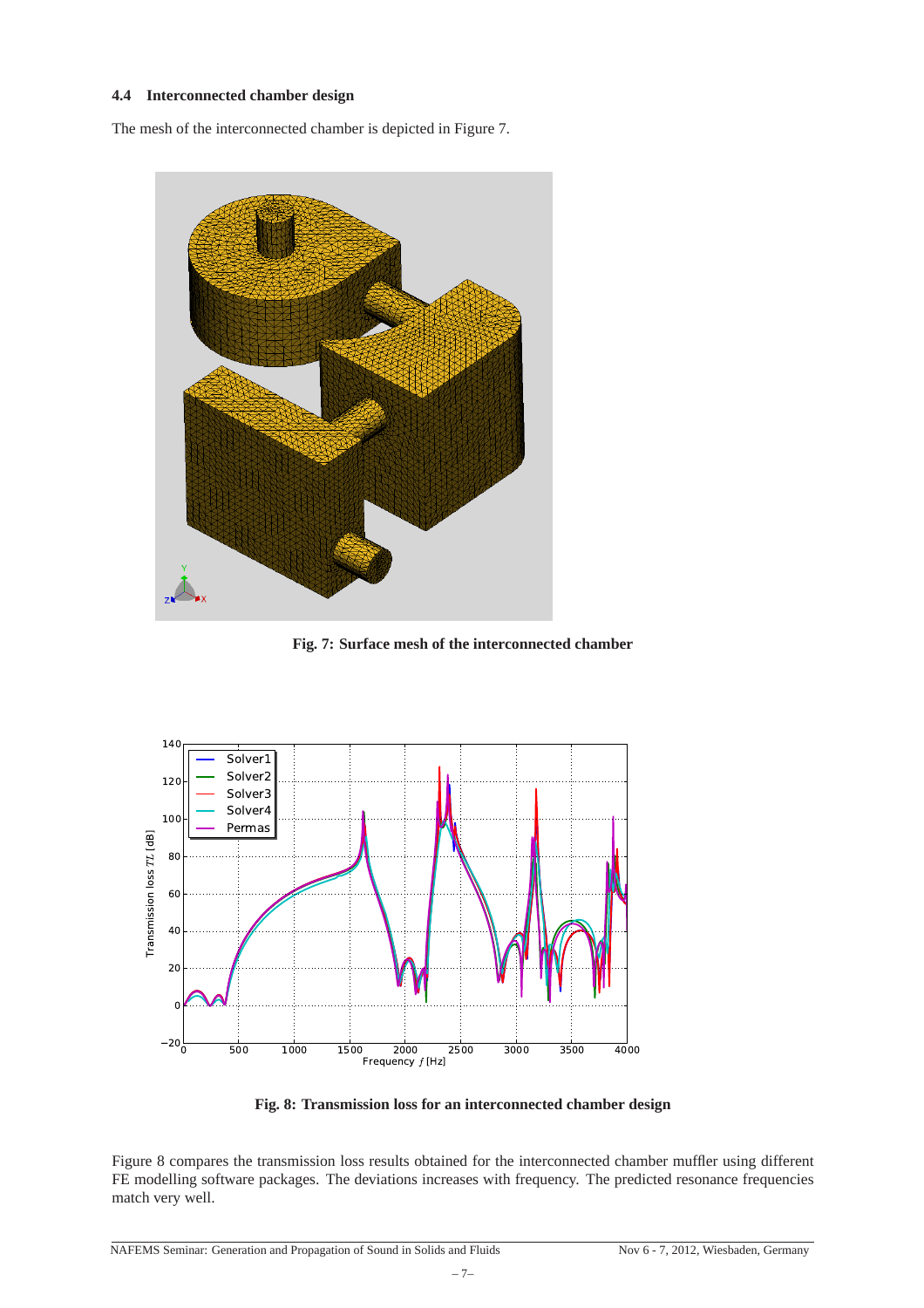### **4.5 Integrated chamber design**

Figure 9 illustrates the mesh of the integrated chamber.



**Fig. 9: Surface mesh of the integrated chamber**

Figure 10 compares the transmission loss results obtained for the integrated chamber muffler using different FE modelling software packages. Again a good agreement is visible although one commercial solver yields deviations even in the low frequency range.



**Fig. 10: Transmission loss for an integrated chamber design**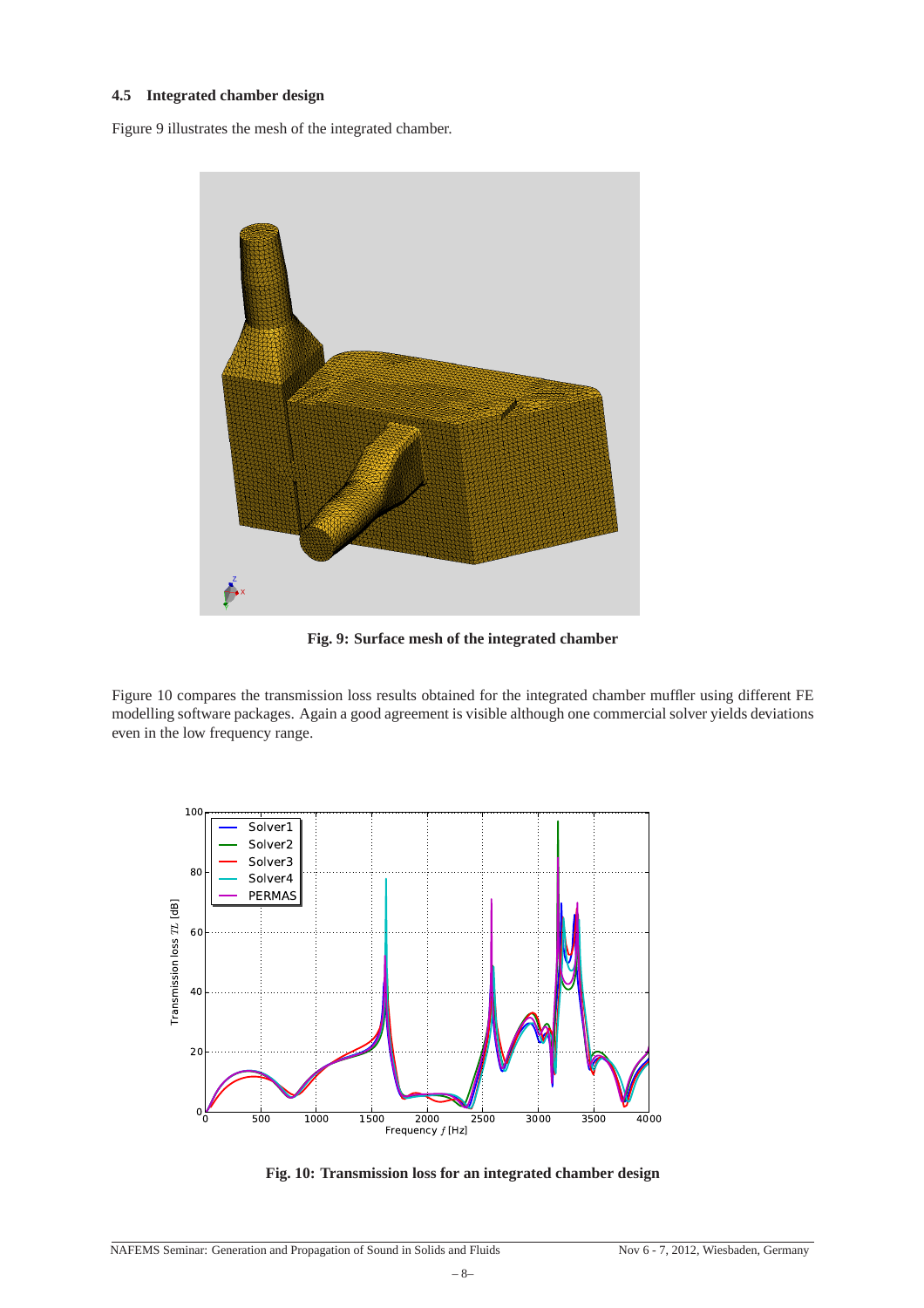## **4.6 Industrial application**

The last example is an industrial application.The hexahedral-dominant mesh generated by Visper is depicted in Figure 11. The element size clearly decreases in the vicinity of the surface layer and the coupling links between the different chambers of the resonator Figure 13. Interpolation elements (IQUAD4) are used in the transitions regions in order to couple incompatible parts of the solid mesh.



**Fig. 11: Section of a hexahedral-dominant fluid mesh of the resonator**



**Fig. 12: Detail of Figure 11**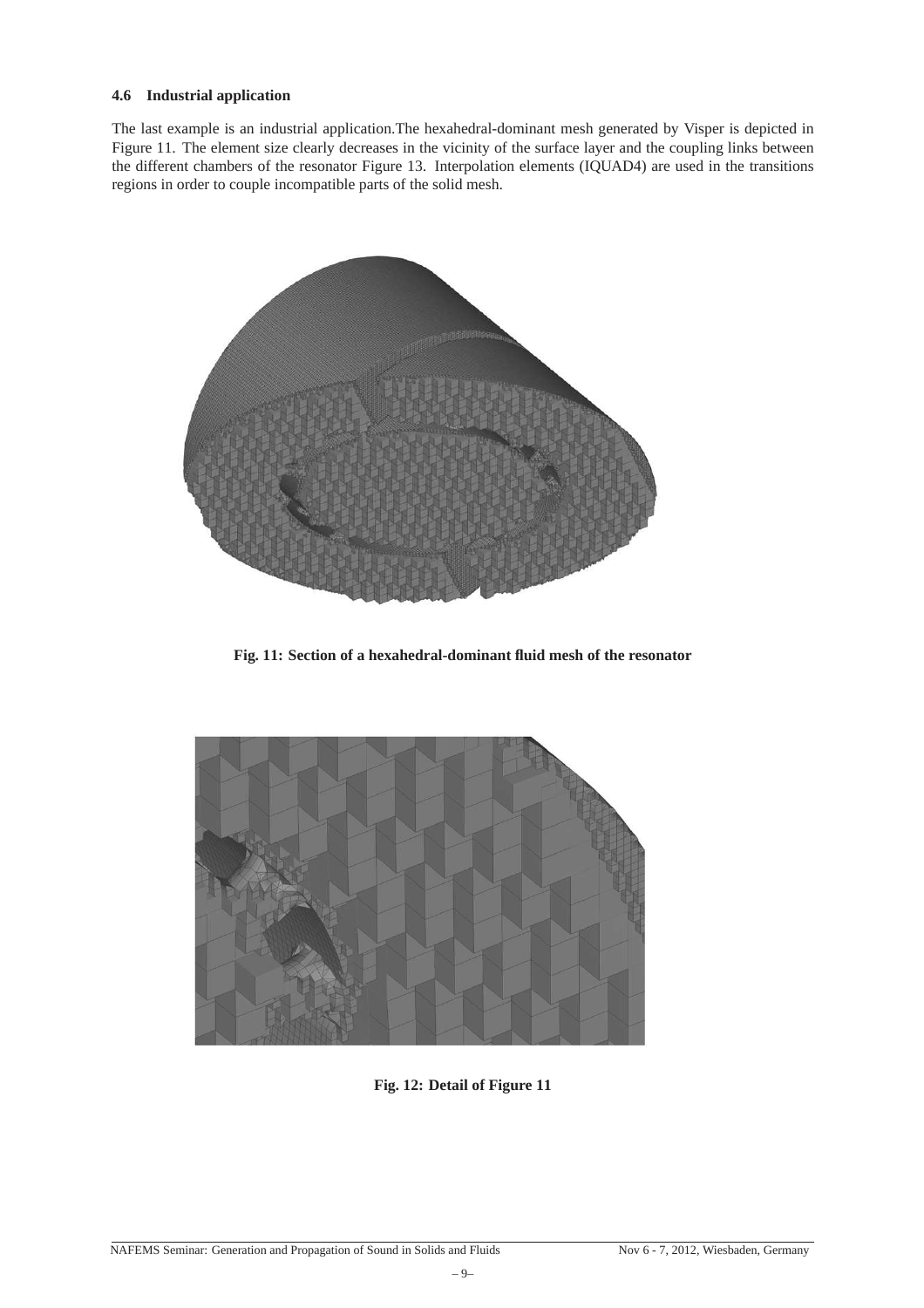

**Fig. 13: Section of a hexahedral-dominant mesh of the resonator: blue - fluid part; grey - structural part**

Figure 14 illustrates the transmission loss curves obtained for the industrial resonator. It should be noted that PERMAS can handle different analyses types with one model, that is the structural part is simply neglected in a pure fluid vibration analysis and vice versa. The structure consists of plastic material ( $E = 2320MPa, \nu =$  $0.\overline{3}, \rho = 1040 \text{kg/m}^3$ ).



**Fig. 14: Transmission loss for an industrial resonator**

# **5 Conclusions**

The acoustic behaviour of different chambers is examined in terms of transmission loss. 3D simulations in PER-MAS of different chamber configurations are performed and compared with results from the literature.

Possible extensions of the presented material include:

• The internal partition configuration of a resonator affects significantly its acoustical transmission characteristics. For this reason it becomes obvious to use topology optimization of muffler internal partitions for improving acoustical attenuation performance [16], [17].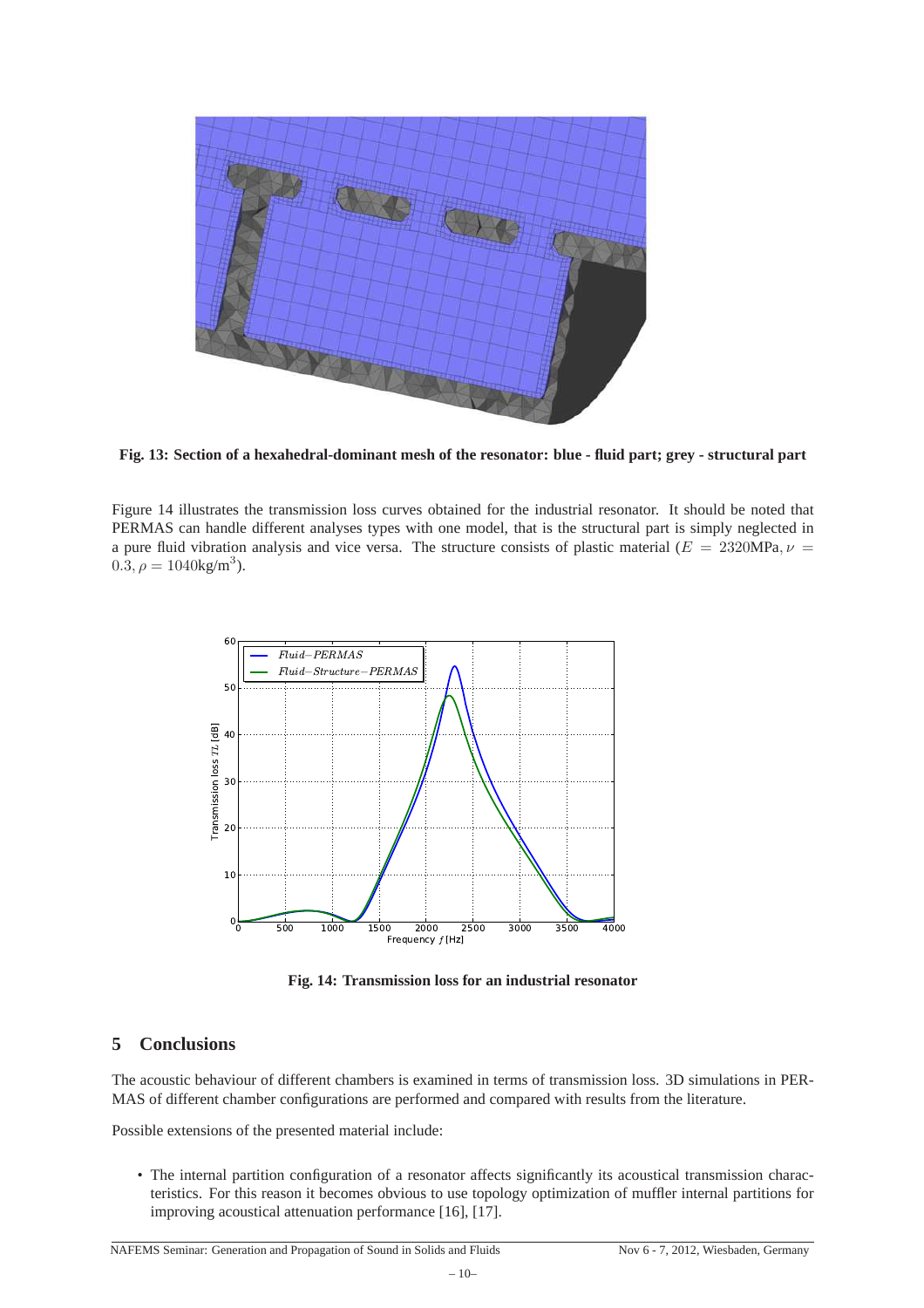• Shape optimization for getting optimized positions of inlet/outlet is studied in [6], [8]. In that context Airaksinen [6] introduced a multiobjective optimization problem for acoustic mufflers. It is defined to maximize the TL at two frequency ranges simultaneously. The open-source Netgen mesh generator by Schöberl [25] is used to create tetrahedral meshing of the (updated) muffler geometry. Yeh et. al. [31] applied simulated annealing and a genetic algorithm in the shape optimization of double-chamber mufflers.

These topics will be investigated in the near future.

## **6 Acknowledgment**

The authors would like to thank Dr. Akhilesh Mimani from the University of Adelaide for providing CAD models of the elliptical chambers and Dr. Peter Jones from the University of New South Wales for providing CAD models of three different benchmark models. We are grateful that Dr. Airaksinen from the University of Jyväskylä provided us with several Netgen's geometry files for further case studies.

## **References**

- [1] *PERMAS Version 14: Users' Reference Manual*, INTES Publication No. 450, Stuttgart, 2012.
- [2] *PERMAS Version 14: Examples Manual*, INTES Publication No. 550, Stuttgart, 2012.
- [3] *Visper Version 3.1.005: Visper Users Manual*, INTES Publication No. 470, Stuttgart, 2012.
- [4] *PERMAS Product Description Version 14*, INTES, Stuttgart, 2012, http://www.intes.de/kategorie\_unternehmen/publikationen
- [5] *Medina FEM Pre- and Post-Processing*, T-Systems International GmbH, http://servicenet.t-systems.com/medina
- [6] T. Airaksinen, E. Heikkola: *Multiobjective muffler shape optimization with hybrid acoustics modeling*, J. Acoust. Soc. Am., Vol. 130, pp. 1359–1369, 2011.
- [7] K. S. Andersen: *Analyzing muffler performance using the transfer matrix method*, Excerpt from the Proceedings of the COMSOL conference, Hannover 2008.
- [8] R. Barbieri, N. Barbieri: *Finite element acoustic simulation based shape optimization of a muffler*, Applied Acoustics, Vol. 67, pp. 346–357, 2006.
- [9] S. Bilawchuk, K. R. Fyfe: *Comparison and implementation of the various numerical methods used for calculating transmission loss in silencer systems*, Applied Acoustics, Vol. 64, pp. 903–916, 2003.
- [10] P. Choudary Chaitanaya, M. L. Munjal: *Tuning of the extended concentric tube resonators*, International Journal of Acoustics and Vibration, Vol. 16, pp. 111–118, 2011.
- [11] C. I. Chu, H.T. Hua, I.C. Liao: *Effects of three-dimensional modes on acoustic performance of reversal flow mufflers with rectangular cross-section*, Computers and Structures, Vol. 79, pp. 883–890, 2001.
- [12] X. B. Cui, Z. L. Ji: *Fast multipole boundary element approaches for acoustic attenuation prediction of reactive silencers*, Engineering Analysis with Boundary Elements, Vol. 36, pp. 1053–1061, 2012.
- [13] Z. L. Ji: *Boundary element acoustic analysis of hybrid expansion chamber silencers with perforated facing*, Engineering Analysis with Boundary Elements, Vol. 34, pp. 690–696, 2010.
- [14] P. Jones, N. Kessissoglou: *An evaluation of current commercial acoustic FEA software for modelling small complex muffler geometries: prediction vs experiment* Proceedings of Acoustics, 22-25 November 2009, Adelaide, Australia.
- [15] P. W. Jones, N. J. Kessissoglou: *A numerical and experimental study of the transmission loss of mufflers used in respiratory medical devices*, Acoustics Australia, Vol. 38, pp. 13–19, 2010.
- [16] J. W. Lee, Y. Y. Kim: *Topology optimization of muffler internal partitions for improving acoustical attenuation performance*, International Journal for Numerical Methods in Engineering, Vol. 80, pp. 455–477, 2009.
- [17] J. W. Lee, G.-W. Jang: *Topology design of reactive mufflers for enhancing their acoustic attenuation performance and flow characteristics simultaneously*, International Journal for Numerical Methods in Engineering, Vol. 91, pp. 552–570, 2012.
- [18] O. Z. Mehdizadeh, M. Paraschivoiu: *A three-dimensional finite element approach for predicting the transmission loss in mufflers and silencers with no mean flow*, Applied Acoustics, Vol. 66, pp. 902–918, 2005.
- [19] A. Mimani, M. L. Munjal: *3-D acoustic analysis of elliptical chamber mufflers having an end-inlet and a side-outlet: An impedance matrix approach*, Wave Motion, Vol. 49, pp. 271–295, 2012.
- [20] M. L. Munjal: *A simple numerical method for three-dimensional analysis of simple expansion chamber mufflers of rectangular as well as circular cross-section with a stationary medium*, Journal of Sound and Vibration, Vol. 116, pp. 71–88, 1987.
- [21] O. Olivieri, J. S. Bolton, T. Yoo: *Measurement of transmission loss of materials using a standing wave tube*, Inter-Noise, Honolulu, Hawaii pp. 5285–5292, 2006.